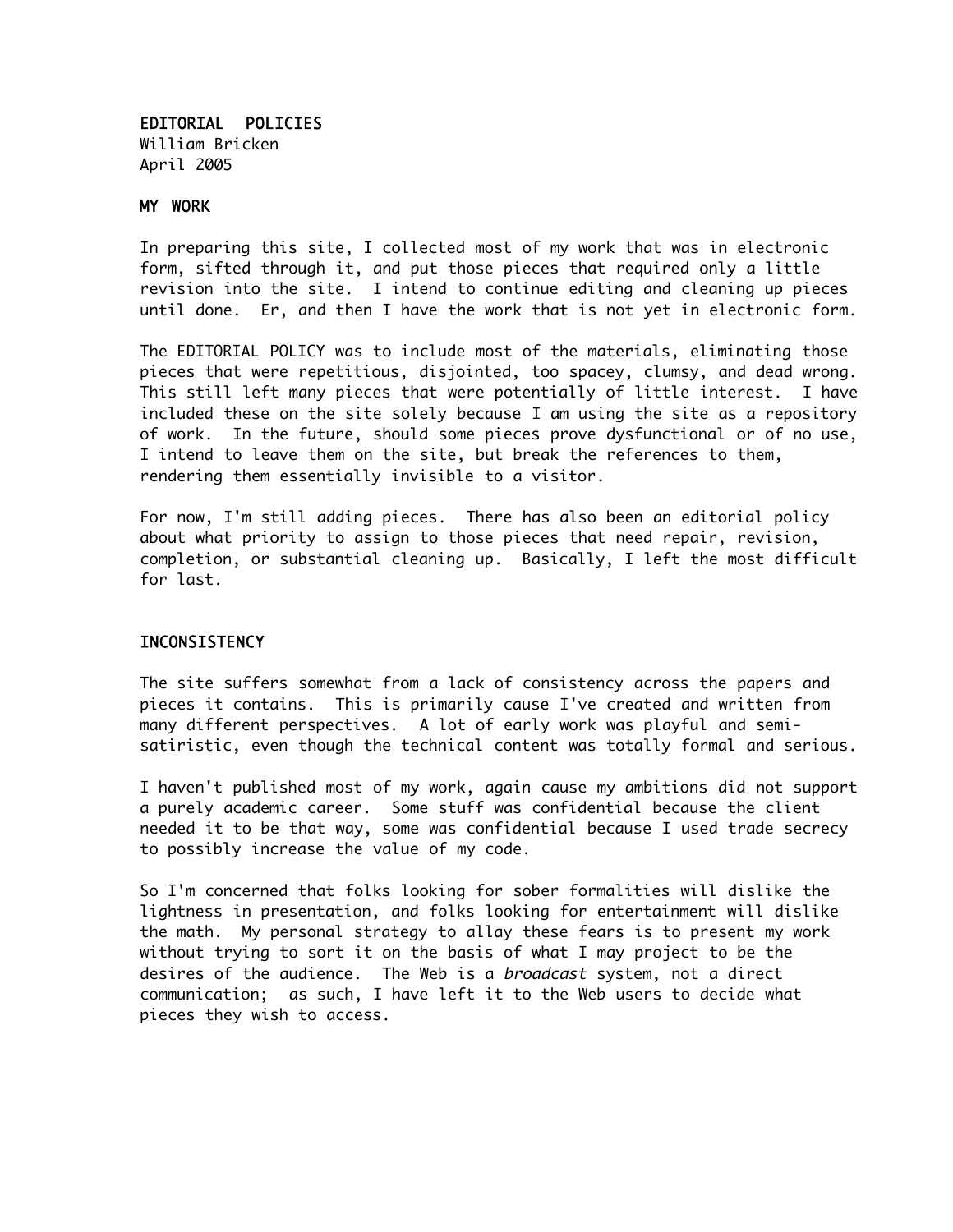## WORK OF OTHERS

Materials on this site are predominantly mine. However there are several circumstances in which I have included work by others. These include:

- 1. Email correspondence my contributions are clearly marked
- 2. Work with colleagues

my contributions are indicated,

although there are a few circumstances for which the work was joint and inseparable. In these cases, I have attempted to indicate my contribution to the project.

3. Publications by others

In a few circumstances, I've included work done solely by other folks, for which I have had substantive input or editorial guidance. Student theses are an example.

4. Work of interest by others

confined exclusively to the HUMOR subsection of the PLAY section. For other circumstances, I've attempted to reference work by others through their URL.

# CONFIDENTIALITY

I made an executive decision to modify all documents to eliminate references to names, companies, dates, and other specifics. When necessary, these are indicated in the site introduction to a document, and not on the document itself. Very often, company names and dates are obvious, although not specifically referenced. Sometimes this policy leads to strange sounding dialog, with roles in place of names.

A few people are mentioned specifically, with permission.

In general, I have not edited work (particularly email) for profanity and other potentially offensive styles. I have, though, deleted flaming that does not contribute or refer to content, such as attacks on a person.

Throughout a professional career, some correspondence is personal and locally political. This stuff is usually interesting, and in the interests of fullness I have included it, clearly marked.

Similarly, some joint project documents have been edited to include only the work that I either wrote, or contributed directly to.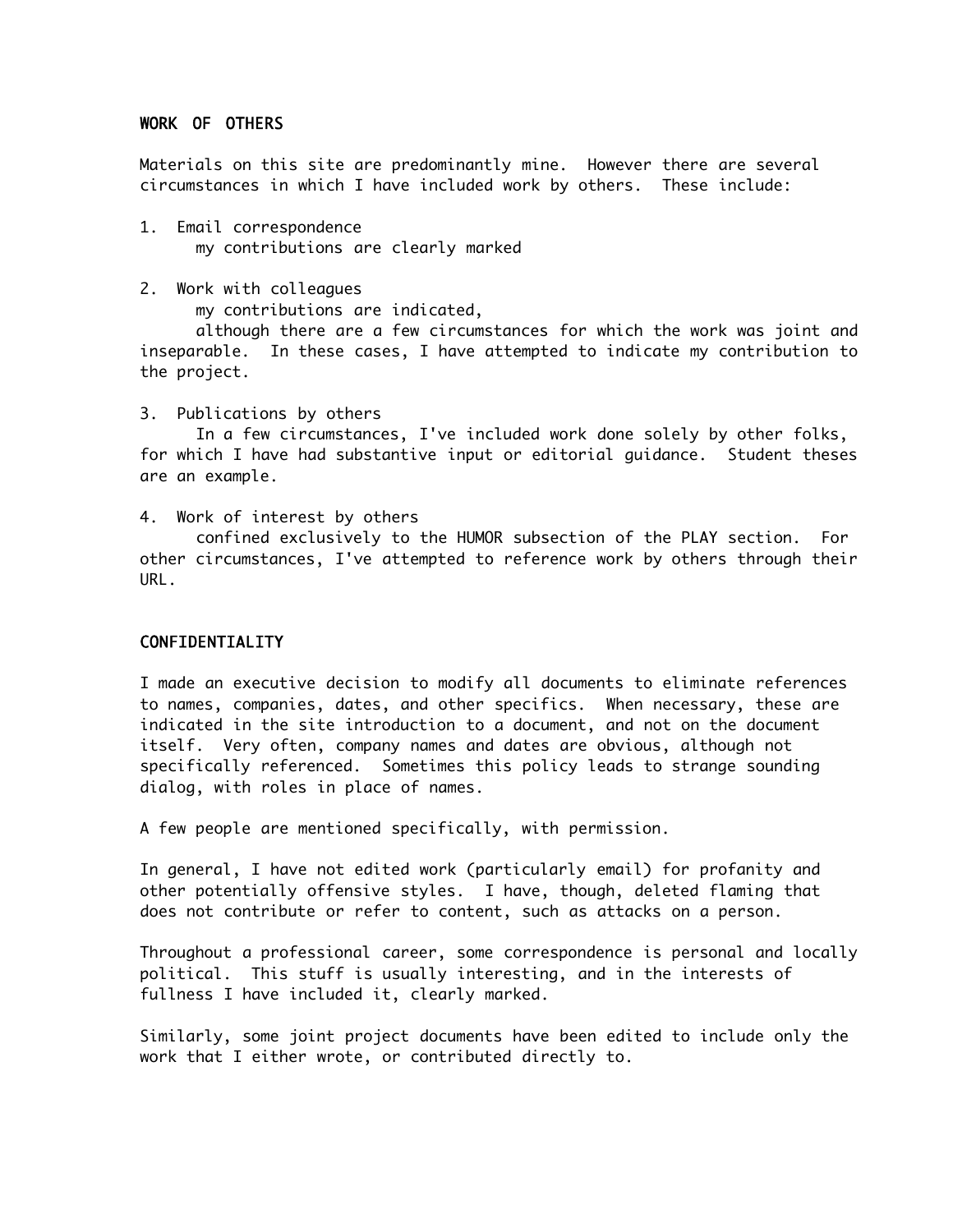I have worked on confidential government and private projects. When necessary this work has been excluded, although exclusion is rare. In most cases, I have desensitized content by eliminating specifics that would violate confidentiality. In the case of trade secrecy that may impact patent positions, I have referenced but not included work.

Finally, there have been several judgment calls, for which materials should not be released at this time. In many cases, the materials are on the site, protected by password access.

#### CROSS-REFERENCING

Category schemes are imperfect. I've stored documents in categories that refer to the bulk of the content, and cross-referenced them when they have content that is appropriate for other categories. Still, some pieces are multi-disciplinary. in these case, their primary category is somewhat arbitrary.

Some documents use material that is repeated in other documents. I have attempted to note these cases.

## CLEAN-UP

I've retroactively

corrected spelling errors, expanded some acronyms and abbreviations, deleted some comments and references that would be oblique, changed a few obviously mistyped or wrong words, corrected syntactic mathematical errors (but not semantic errors) changed some names of theorems to be consistent tidied up page formatting, and standardized document title formatting.

Spelling errors happen, they happen especially frequently in email messages. Some folks use a spell-check, other type fast and never go back. I've corrected all obvious spelling erorrs, for the sake of clarity.

During development, some mathematical theorems have been called by several different names. Sometimes there is good reason, for instance the conventional name of a theorem and the Losp name of the equivalent boundary math theorem. In some cases, a name has been in dynamic evolution, and I've standardized these.

Many letters and essays trace the growth of understanding. Therefore, some are "wrong headed". I've included some of these, clearly marked. However,